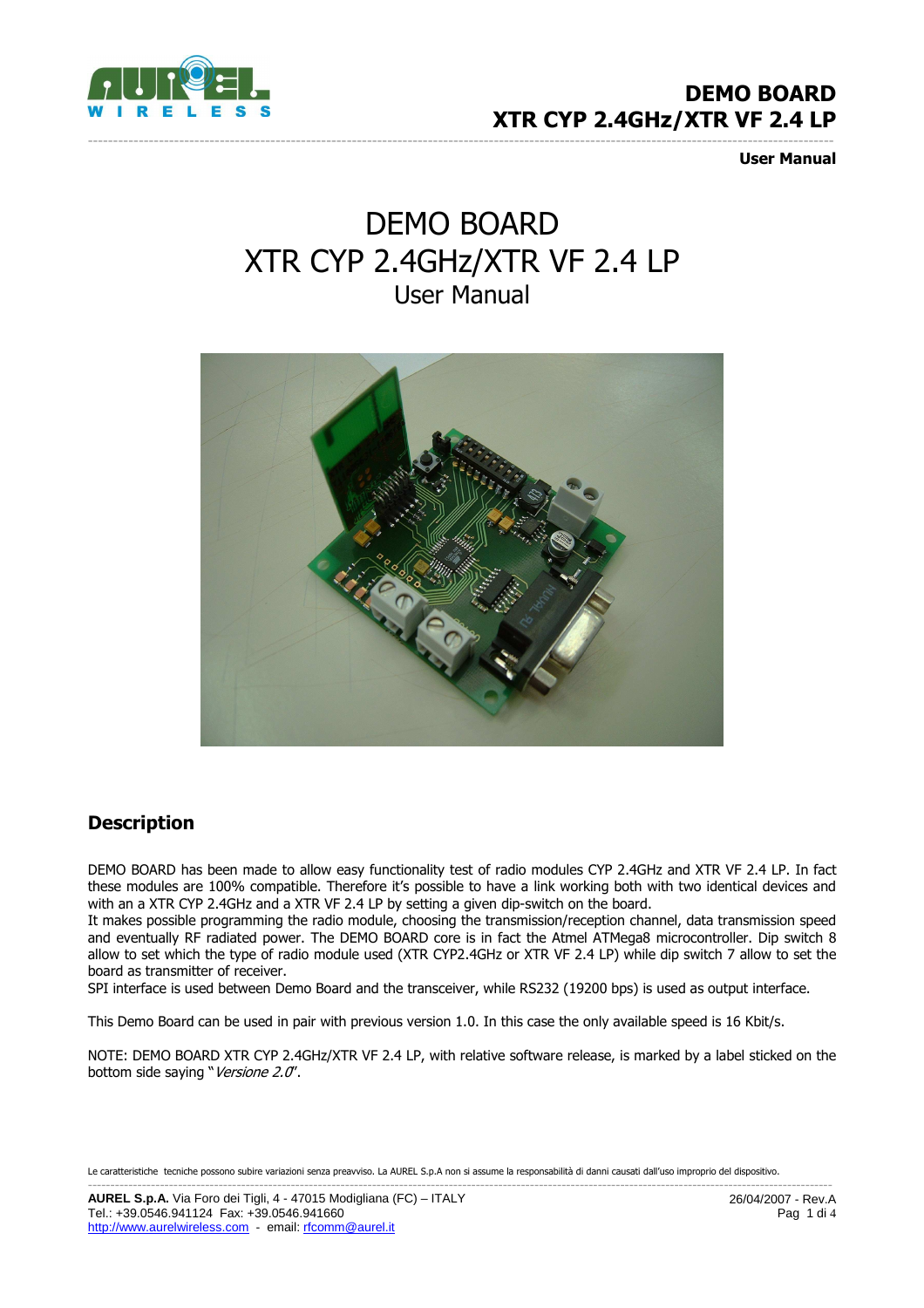

#### --------------------------------------------------------------------------------------------------------------------------------------------------- User Manual



#### How to get started

Demo Board needs Voltage Supply at specific connection. Requested voltage is 6 to 10 Volts (cc), a 9 Volt battery can be useful for field testing.

A jumper connector (useful for current measurements) must be shorted out for normal operation.

The XTR CYP 2.4GHz module should sit in the available connector so component side is facing the external side of board. If no module is installed into Demo or if module is wrongly inserted in connector, the Demo Board Led4 will be flashing.

The push-button near dip switch is available for a full Reset of microprocessor, it is necessary to activate it after a new module is set in place into connector or after a new setting of the dip-switches.

The microprocessor program will run in 2 different ways according to setting of Dip Switch Pos. 6.

1) With Dip Switch Pos. 6 in CLOSED condition, there will be an automatic transmission (every 300milliSec.) of a standard message in the format "0123456789ABCDE-xxx" if speed is 16 kbit/s and '0123456789ABCDEFGHIJKLMNOPQRSTUV WXYZ012345-xxx' if speed is 250 kbit/s (where xxx is an incremented number from 0 to 999).

At receiving side, the packets will be made available on the RS232 interface and can be seen on a Pc screen. Software suggested is Hyper Terminal™. RS232 interface speed is set to 19200 bit/sec.

2) With Dip Switch Pos. 6 in OPEN condition, two Demo Boards can be used as simple RS232 modems. Typing with Hyper Terminal on one side, it is possible to receive and display on the other side.

### Dip switch configuration

The desired channel of transmission/reception, the transmission data speed and the irradiated RF power are selectable through dip switch placed close to Leds. This makes possible, in simple and immediate way, to carry out tests of transmission/reception with some of the possible channels, to change the transmission speed, with the consequent change of the robustness of the code, and RF power transmission. After to have set up the configuration of the dip switch it is necessary to reset the micro controller through the provided Reset key in order to make confirm the change.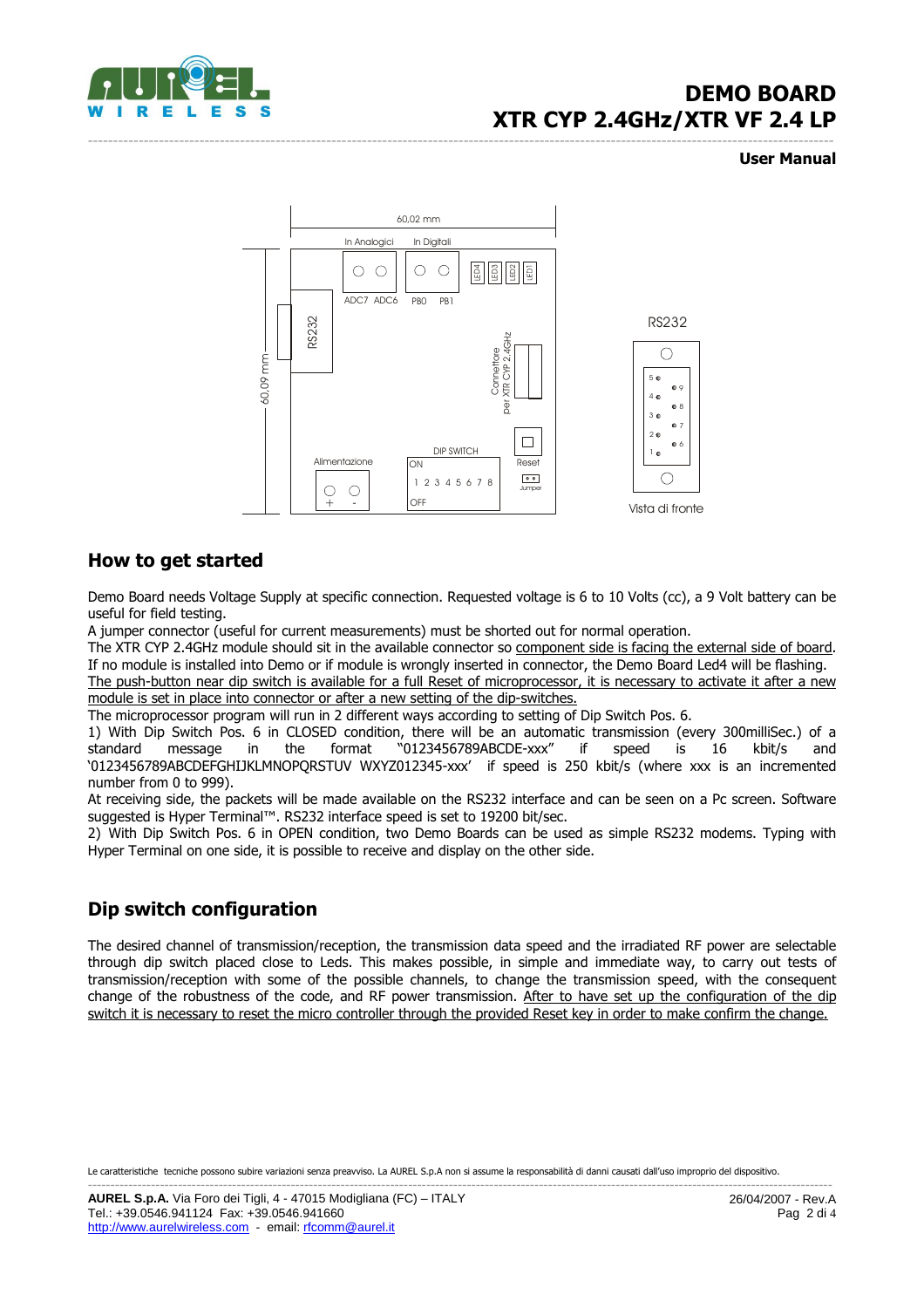

#### --------------------------------------------------------------------------------------------------------------------------------------------------- User Manual

| DIP SWITCH CONFIGURATION |     |               |     |     |           |     |     |     |  |  |
|--------------------------|-----|---------------|-----|-----|-----------|-----|-----|-----|--|--|
|                          | 1   | $\mathfrak z$ | 3   | 4   | 5         | 6   | 7   | 8   |  |  |
| Channel 10 (2.41GHz)     | Off | Off           |     |     |           |     |     |     |  |  |
| Channel 30 (2.43GHz)     | Off | On            |     |     |           |     |     |     |  |  |
| Channel 50 (2.45GHz)     | On  | Off           |     |     |           |     |     |     |  |  |
| Channel 70 (2.47GHz)     | On  | On            |     |     |           |     |     |     |  |  |
| Speed16Kb/s              |     |               | Off |     |           |     |     |     |  |  |
| Speed $250kb/s^{(1)}$    |     |               | On  |     |           |     |     |     |  |  |
| 15dBm ERP $(2)$          |     |               |     | Off | Off       |     |     |     |  |  |
| 10dBm $ERP^{(3)}$        |     |               |     | Off | On        |     |     |     |  |  |
| $-1$ dBm ERP $(4)$       |     |               |     | On  | Off       |     |     |     |  |  |
| -6dBm $ERP(5)$           |     |               |     | On  | <b>On</b> |     |     |     |  |  |
| Cyclical package         |     |               |     |     |           | Off |     |     |  |  |
| Data from RS232          |     |               |     |     |           | 0n  |     |     |  |  |
| TX mode                  |     |               |     |     |           |     | Off |     |  |  |
| RX mode                  |     |               |     |     |           |     | On  |     |  |  |
| XTR VF 2.4 LP            |     |               |     |     |           |     |     | Off |  |  |
| XTR CYP 2.4GHz           |     |               |     |     |           |     |     | On  |  |  |

 $<sup>(1)</sup>$  Possible only with XTR VF 2.4 LP. In case of this choice with XTR CYP 2.4GHz the Led4 will be flashing as it happens</sup> when the module is not properly inserted into the connector or it's not inserted at all.

(2) Irradiated power in case of XTR CYP 2.4GHz. In case of XTR VF 2.4 LP it turns out 4dBm.

(3) Irradiated power in case of XTR CYP 2.4GHz. In case of XTR VF 2.4 LP it turns out -5dBm.

(4) Irradiated power in case of XTR CYP 2.4GHz. In case of XTR VF 2.4 LP it turns out -18dBm.

<sup>(5)</sup> Irradiated power in case of XTR CYP 2.4GHz. In case of XTR VF 2.4 LP it turns out -30dBm.

### Configuration setting

The choice of 4 radio channels (out of the 78 possible ones on the XTR CYP2.4 module), allows selecting channels 20MHz apart one from the other.

Four different levels of RF emitted power can be chosen depending the distance to be covered. If the transmission/reception must be established within a short distance (some meters) will be better to select the lower power in order not to interfere other radio systems present in the proximity.

250 Kbit/s speed selection is viable only for XTR VF 2.4 LP. It's necessary to point out that the transmission is based on spread spectrum technology, that is a redundant code is transmitted to prevent errors caused by noise. More is the redundancy of the code (more the immunity to noise) less is the data transmission speed and vice versa. It should be chosen a high degree of redundancy, with lower data transmission speed, in case the reception is interfered.

#### Data transmission on RS232

It's possible to send data bytes through RS232. There is NO requirement to add any HEADER to data, while the end of data packet will be recognized by one of these options (the first occurring):

- pushing the "Enter" key
- 2 seconds timeout from last character typed
- achievement of maximum length allowed (20 bytes in case of 16kbit/s and 48 bytes in case of 250kbit/s).

Whatever event happens the string is RF transmitted and it's necessary to wait until the RF transmission is over. Such time depends on the speed, the device used and the length of the string and it's never longer than 15 ms. If further bytes are sent through RS232 before this time is expired, those bytes will be lost.

The length of strings above indicated makes possible the transmission and reception in best condition of the Demo Board.